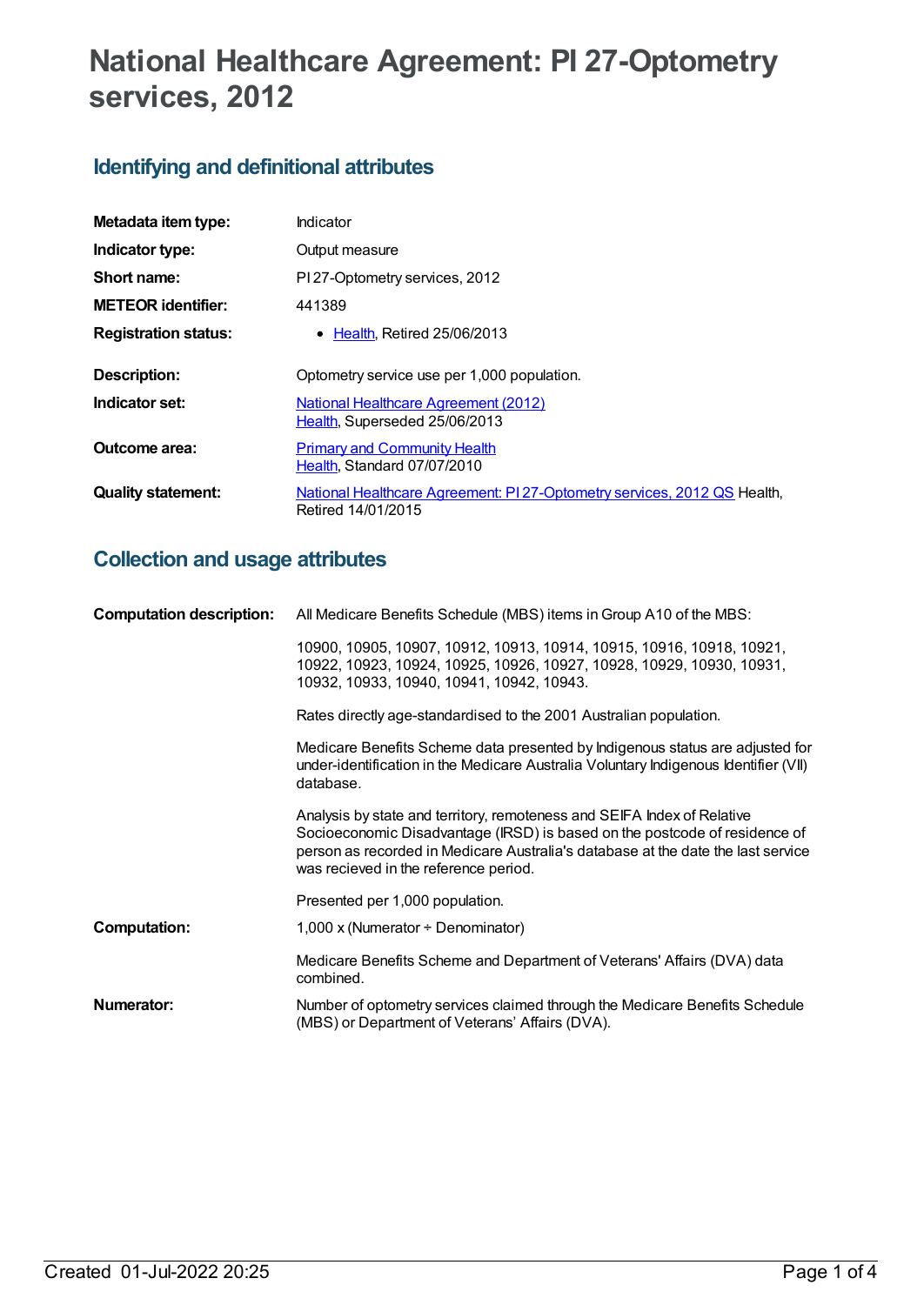| <b>Numerator data elements:</b> | Data Element / Data Set-                                                                                                                                                        |
|---------------------------------|---------------------------------------------------------------------------------------------------------------------------------------------------------------------------------|
|                                 | Data Element                                                                                                                                                                    |
|                                 | Number of optometry services claimed through the Medicare Benefits<br>Schedule                                                                                                  |
|                                 | <b>Data Source</b>                                                                                                                                                              |
|                                 | Medicare (MBS) data                                                                                                                                                             |
|                                 | Guide for use                                                                                                                                                                   |
|                                 | Data source type: Administrative by-product data                                                                                                                                |
| Denominator:                    | Total population                                                                                                                                                                |
| Denominator data<br>elements:   | Data Element / Data Set-                                                                                                                                                        |
|                                 | <b>Data Element</b>                                                                                                                                                             |
|                                 | Person-estimated resident population of Australia                                                                                                                               |
|                                 | <b>Data Source</b>                                                                                                                                                              |
|                                 | ABS Estimated resident population (total population)                                                                                                                            |
|                                 | Guide for use                                                                                                                                                                   |
|                                 | Data source type: Census-based plus administrative by-product data                                                                                                              |
|                                 | Data Element / Data Set-                                                                                                                                                        |
|                                 | <b>Data Element</b>                                                                                                                                                             |
|                                 | Person-estimated resident population of Australia                                                                                                                               |
|                                 | Data Source                                                                                                                                                                     |
|                                 | ABS Indigenous experimental estimates and projections (2001 Census-<br>based)                                                                                                   |
|                                 | Guide for use                                                                                                                                                                   |
|                                 | Data source type: Census-based plus administrative by-product data                                                                                                              |
| Disaggregation:                 | 2008-09 and 2009-10 (updated for DVA data), and 2010-11-Nationally, by<br>SEIFA Index of Relative Socioeconomic Disadvantage (IRSD) deciles                                     |
|                                 | 2008-09 and 2009-10 (updated for DVA data), and 2010-11- State and territory,<br>by:                                                                                            |
|                                 | • Indigenous status (Medicare Benefits Scheme data only).<br>• remoteness (Australian Standard Geographical Classification Remoteness<br>Structure).<br>• SEIFA IRSD quintiles. |

Some disaggregations may result in numbers too small for publication.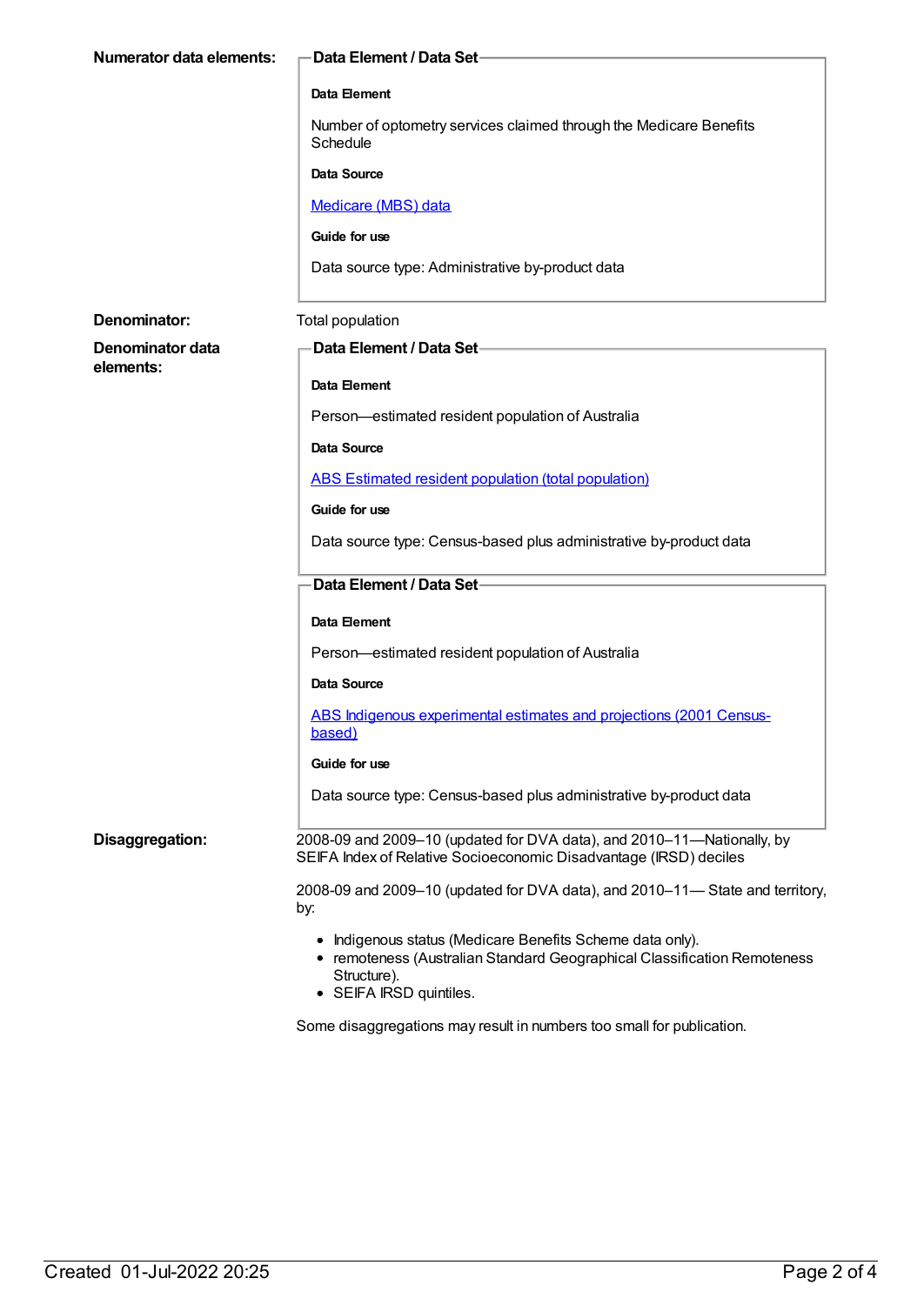| <b>Disaggregation data</b><br>elements: | Data Element / Data Set-                                                                                                                                                                                  |
|-----------------------------------------|-----------------------------------------------------------------------------------------------------------------------------------------------------------------------------------------------------------|
|                                         | Data Element                                                                                                                                                                                              |
|                                         | Person-area of usual residence                                                                                                                                                                            |
|                                         | <b>Data Source</b>                                                                                                                                                                                        |
|                                         | Medicare (MBS) data                                                                                                                                                                                       |
|                                         | Guide for use                                                                                                                                                                                             |
|                                         | Data source type: Administrative by-product data<br>Used for disaggregation by state/territory, remoteness and SEIFA IRSD                                                                                 |
|                                         | Data Element / Data Set-                                                                                                                                                                                  |
|                                         | Data Element                                                                                                                                                                                              |
|                                         | Person-Indigenous status                                                                                                                                                                                  |
|                                         | Data Source                                                                                                                                                                                               |
|                                         | Medicare (MBS) data                                                                                                                                                                                       |
|                                         | Guide for use                                                                                                                                                                                             |
|                                         | Data source type: Administrative by-product data                                                                                                                                                          |
| <b>Comments:</b>                        | Most recent data available for 2012 CRC report: 2010-11                                                                                                                                                   |
|                                         | MBS and DVA item numbers change over time. Extracted data may include<br>historical item numbers that are no longer current but have been processed by<br>Medicare Australia within the reference period. |

## **Representational attributes**

| <b>Representation class:</b> | Rate   |
|------------------------------|--------|
| Data type:                   | Real   |
| Unit of measure:             | Person |
| Format:                      | NNN N  |

# **Indicator conceptual framework**

| Framework and | <b>Accessibility</b> |
|---------------|----------------------|
| dimensions:   |                      |

## **Data source attributes**